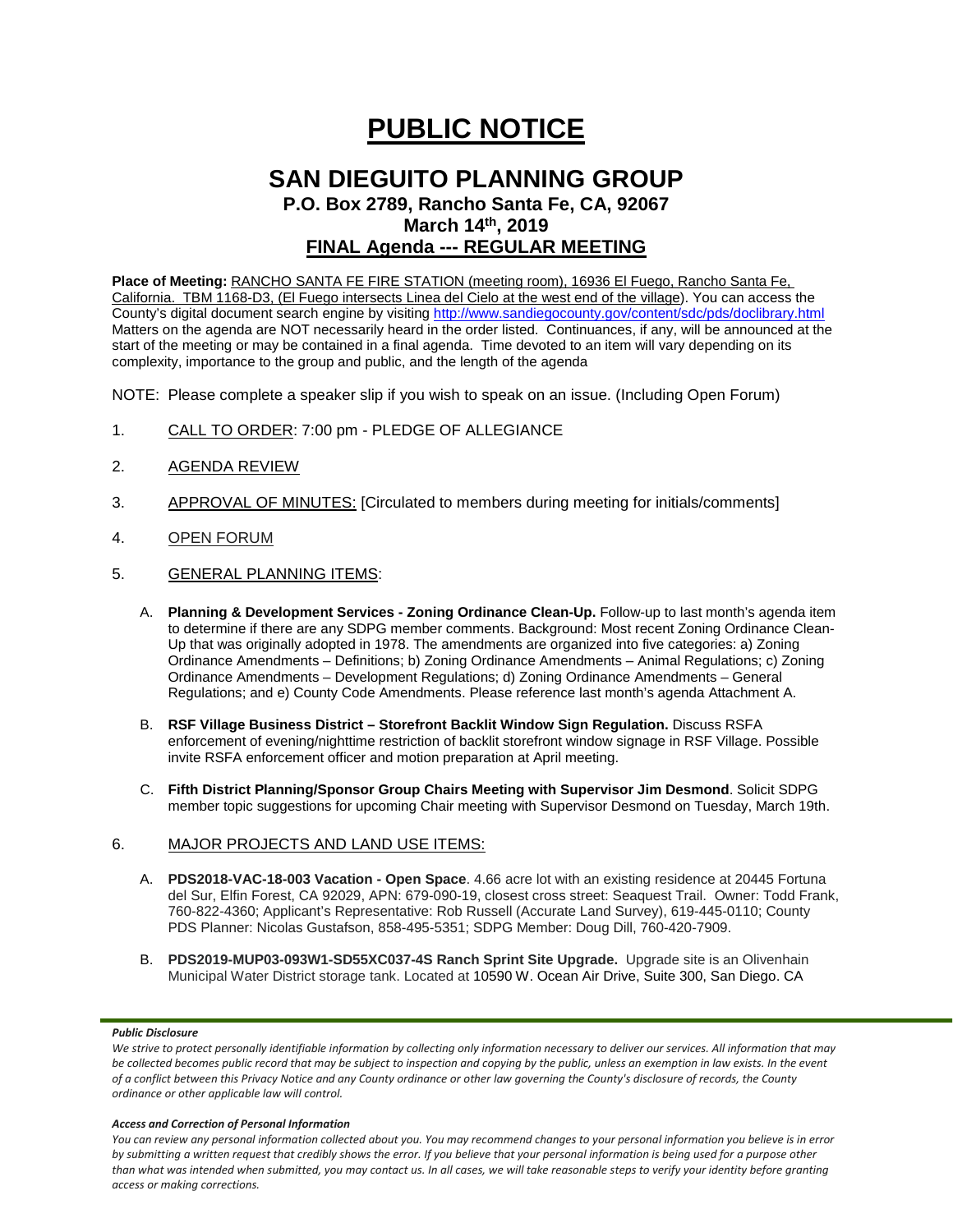92130; APN: 678-242-05-00. Modify existing Sprint wireless telecom facility; including replacement (6) antennas, (6) Remote Radio Head (RRH), add (1) single pole, Modcell top hat, junction box, and (2) AMOB. Sprint Carrier Agent: Carie Thao, 858-799-7850; PDS Planner: Denise Russell, 858-694-20191; SDPG Member: Don Willis, 858-481-6922.

**C. Chinese Bible Church, PDS2014-SPA-14-001 (SPA), PDS2010-3300-10-037 (MUP), PDS2012-3940-12- 002 (VAC), Log No. PDS2014-3910-95-08-007 (ER).** SDPG Member: Phil Fisch, 858-592-6758 will provide an update to the Planning Commission and BOS review and vote on this project. No motion or vote.

### 7. ADMINISTRATIVE MATTERS:

- **A.** Community Reports<br>**B.** Consideration and compared
- **B.** Consideration and comments on circulation mail
- **C.** Future agenda items and planning<br>**D.** Prospective & returning Planning G
- Prospective & returning Planning Group members: Confirm resignation of Shannon Biszantz (Seat 2). Shannon wishes to nominate Sharon Fogg, board member on the Whispering Palms Community Council as a replacement representative for Whispering Palms community on the SDPG. Still no SDPG member to fill Secretary position. Seat #13 vacant.
- **E.** Supply orders and reimbursement of expenses.

**NOTE: The San Dieguito Planning Group currently has two vacancies, Seat #2 and Seat #13.** If you wish to become a member of the SDPG, please provide the chair with your current resume and plan to attend 2 or 3 meetings in advance of processing your application for membership.

| <b>Future Meeting Dates: 04/11/19</b>                           | 05/09/19                     | 06/13/19 | 07/11/19                                                | 08/08/19 | 09/12/19 |
|-----------------------------------------------------------------|------------------------------|----------|---------------------------------------------------------|----------|----------|
| Doug Dill, Chair<br>Tim Parillo, Vice-Chair<br>Secretary (OPEN) | 760-420-7909<br>415-238-6961 |          | e-mail: theddills@att.net<br>e-mail: tparillo@gmail.com |          |          |

#### *Public Disclosure*

#### *Access and Correction of Personal Information*

We strive to protect personally identifiable information by collecting only information necessary to deliver our services. All information that may *be collected becomes public record that may be subject to inspection and copying by the public, unless an exemption in law exists. In the event of a conflict between this Privacy Notice and any County ordinance or other law governing the County's disclosure of records, the County ordinance or other applicable law will control.*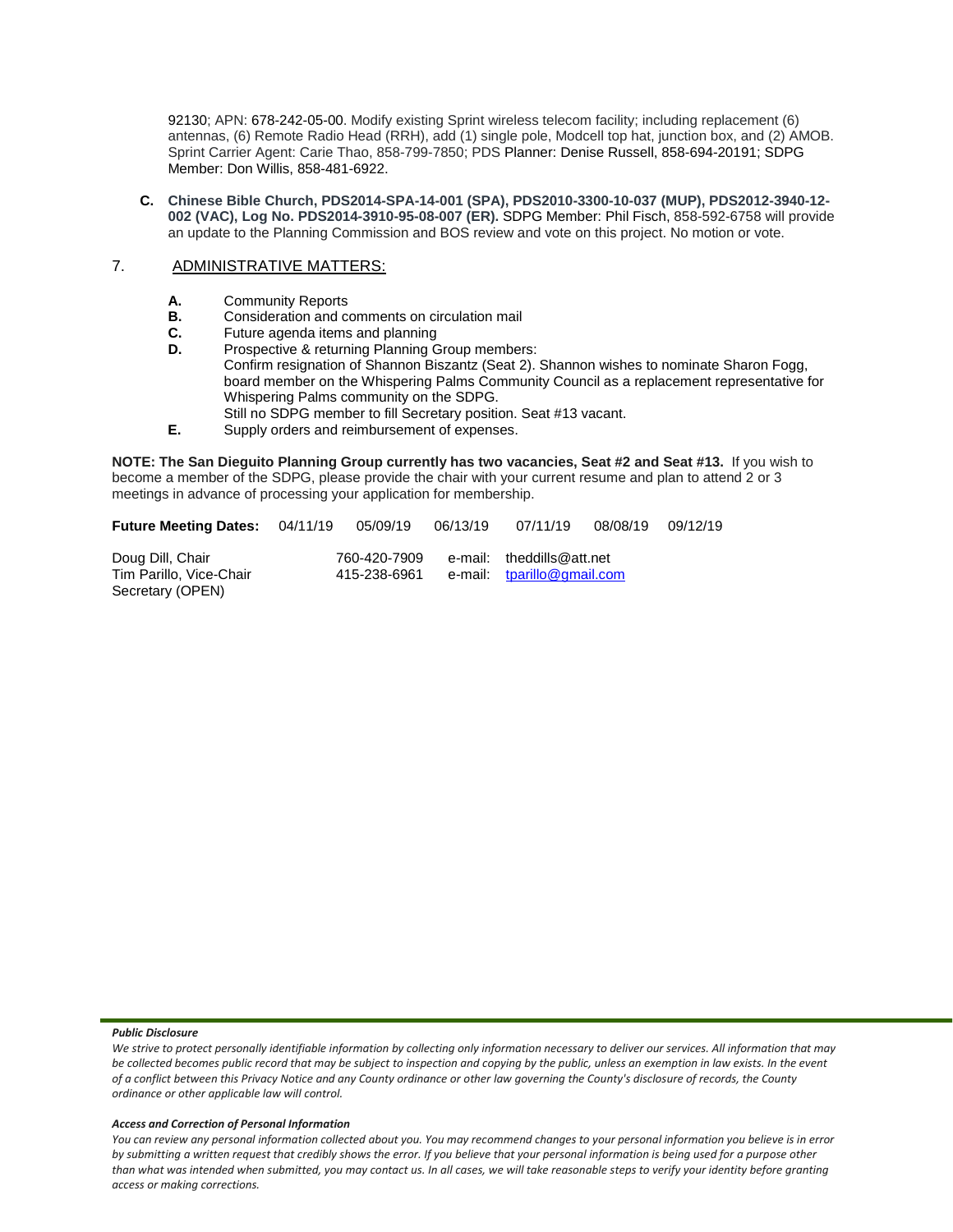## **February 2019 SDPG Agenda Attachment A: Zoning Ordinance Amendments Summary**

| #               | <b>Section / Title</b>                                                | Change                                                                                                                                                                           | <b>Purpose</b>                                                                                                                                                |
|-----------------|-----------------------------------------------------------------------|----------------------------------------------------------------------------------------------------------------------------------------------------------------------------------|---------------------------------------------------------------------------------------------------------------------------------------------------------------|
| 1               | 1006 - Applicability of the<br>Zoning Ordinance                       | Add Zoning Ordinance exemptions<br>for County libraries, Sheriff<br>Stations, Fire Stations, and state-<br>owned public lands                                                    | Expedite development of County<br>facilities                                                                                                                  |
| 2a              | 1100 - Definitions                                                    | Update definition of Public Passive<br>Park/ Recreation Area                                                                                                                     | Expand definition to allow for<br>additional DPR facilities and trails<br>and trail staging areas                                                             |
| 2b              | 1100 - Definitions                                                    | Update definition of Trailer Coach                                                                                                                                               | Distinguish between trailer coach<br>and mobile home definitions                                                                                              |
| 3               | 1265 - Group Residential                                              | Allow separate kitchens for Group<br>Residential (group quarters) that<br>are authorized by permit, or<br>restricted to seniors                                                  | Enable group residential units to<br>have separate kitchens to<br>facilitate independent living                                                               |
| 4               | 3125 - Racing Pigeons                                                 | Add nuisance regulations for racing<br>pigeons                                                                                                                                   | Provide additional administrative<br>authority to follow up with code<br>complaints                                                                           |
| 5               | 4010 - Specific Plans                                                 | Update regulations to make<br>specific plans applicable to<br>properties that are covered by an<br>adopted and currently valid specific<br>plan                                  | Correct inconsistencies with the<br>development regulations to allow<br>all adopted and not expired<br>specific plans to prevail over the<br>zoning ordinance |
| 6               | 4011 & 6903 - Legal Lots<br>with Split Zoning                         | Add parking requirements for<br>commercial and residential split<br>zoned properties                                                                                             | Allow for parking on split-zone<br>property without processing a<br>rezone or GPA                                                                             |
| 7               | 4115 - Computation of<br>Permitted Number of<br><b>Dwelling Units</b> | Allow for rounding up of residential<br>units in Village areas                                                                                                                   | Encourage development of<br>maximum allowed densities in<br>village areas                                                                                     |
| 8               | 4315 - Exemptions for<br><b>Building Type Schedules</b>               | Update building type designator to<br>allow all types of residential<br>buildings in Village areas, not just<br>single-family dwellings                                          | Correct building type designator<br>to allow condominium projects to<br>be processed without a rezone                                                         |
| 9               | 6118 - Health Care Trailers                                           | Clarify intent of health care trailer<br>ordinance, add specificity to permit<br>requirements and health care<br>trailer approval requirements, and<br>allow for second opinions | Add specificity to ensure health<br>care trailers are temporary and<br>for the provision of health<br>services for mentally or physically<br>impaired persons |
| 10a             | 6156 - Accessory Dwelling<br>Unit Regulation                          | Update ADU regulations to be<br>consistent with new state laws                                                                                                                   | Streamline regulations and<br>approval process for ADUs to<br>encourage development                                                                           |
| 10 <sub>b</sub> | 6156 - Junior Accessory<br><b>Dwelling Unit Regulations</b>           | Adopt new Junior Accessory<br><b>Dwelling Unit regulations</b>                                                                                                                   | Provide greater flexibility and<br>lower cost option                                                                                                          |

#### *Public Disclosure*

We strive to protect personally identifiable information by collecting only information necessary to deliver our services. All information that may *be collected becomes public record that may be subject to inspection and copying by the public, unless an exemption in law exists. In the event of a conflict between this Privacy Notice and any County ordinance or other law governing the County's disclosure of records, the County ordinance or other applicable law will control.*

#### *Access and Correction of Personal Information*